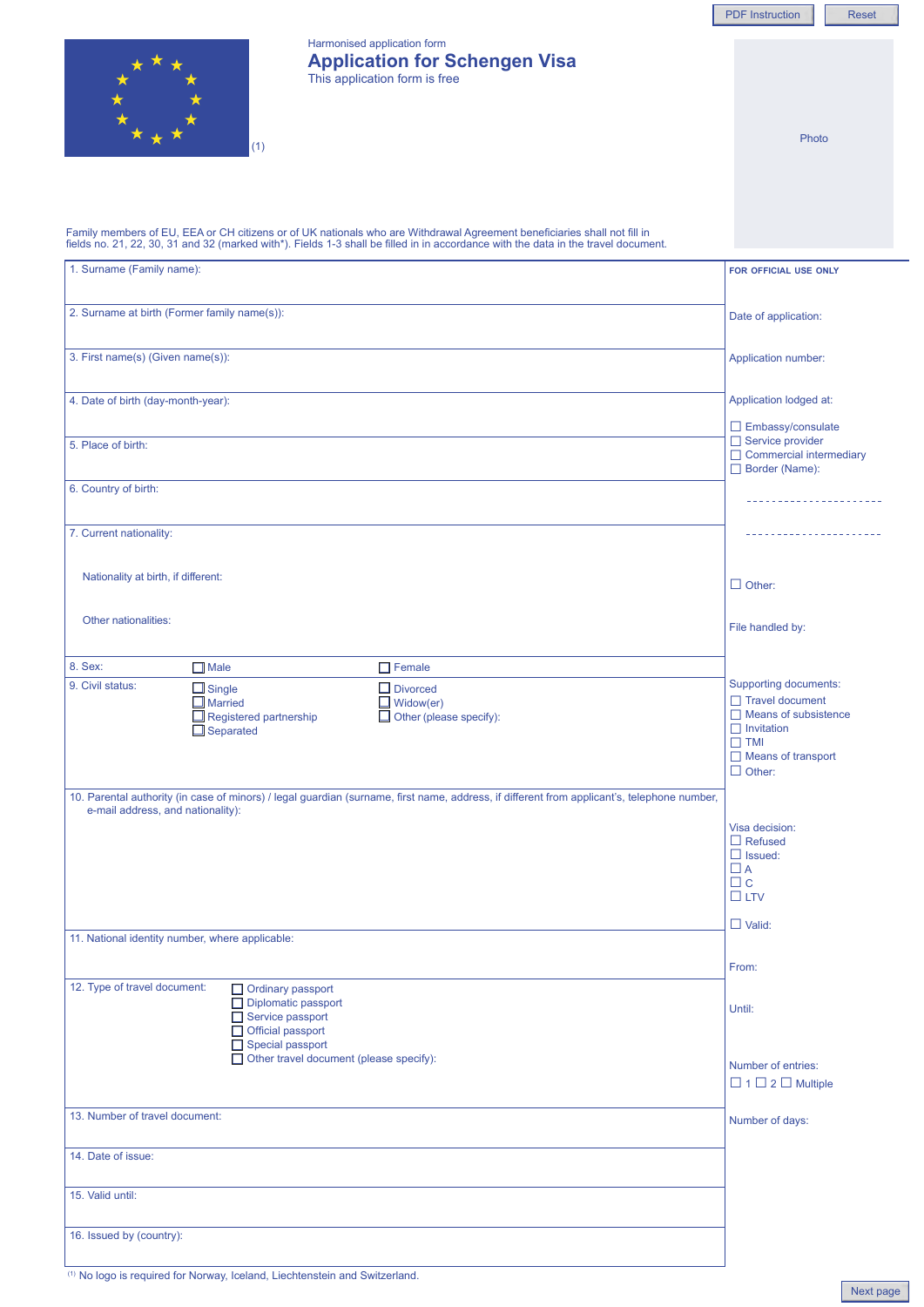| 17. Personal data of the family member who is an EU, EEA or CH citizen or a UK national who is a Withdrawal Agreement beneficiary, if applicable |                                                                                  |  |
|--------------------------------------------------------------------------------------------------------------------------------------------------|----------------------------------------------------------------------------------|--|
| Surname (Family name):                                                                                                                           | First name(s) (Given name(s)):                                                   |  |
|                                                                                                                                                  |                                                                                  |  |
|                                                                                                                                                  |                                                                                  |  |
| Date of birth (day-month-year):                                                                                                                  | Nationality:                                                                     |  |
|                                                                                                                                                  |                                                                                  |  |
|                                                                                                                                                  |                                                                                  |  |
| Number of travel document or ID card:                                                                                                            |                                                                                  |  |
|                                                                                                                                                  |                                                                                  |  |
|                                                                                                                                                  |                                                                                  |  |
| 18. Family relationship with an EU, EEA or CH citizen or a UK national who is a Withdrawal Agreement beneficiary, if applicable:                 |                                                                                  |  |
|                                                                                                                                                  |                                                                                  |  |
| Spouse<br>Dependent ascendant                                                                                                                    |                                                                                  |  |
| $\Box$ Child<br>Registered partnership                                                                                                           |                                                                                  |  |
| $\Box$ Grandchild<br>$\Box$ Other:                                                                                                               |                                                                                  |  |
|                                                                                                                                                  |                                                                                  |  |
| 19. Applicant's home address and e-mail address:                                                                                                 | Telephone number:                                                                |  |
|                                                                                                                                                  |                                                                                  |  |
| 20. Residence in a country other than the country of current nationality:                                                                        |                                                                                  |  |
|                                                                                                                                                  |                                                                                  |  |
| $\Box$ No                                                                                                                                        |                                                                                  |  |
|                                                                                                                                                  |                                                                                  |  |
|                                                                                                                                                  |                                                                                  |  |
|                                                                                                                                                  |                                                                                  |  |
| *21. Current occupation:                                                                                                                         |                                                                                  |  |
| *22. Employer and employer's address and telephone number. For students, name and address of educational establishment:                          |                                                                                  |  |
|                                                                                                                                                  |                                                                                  |  |
|                                                                                                                                                  |                                                                                  |  |
|                                                                                                                                                  |                                                                                  |  |
|                                                                                                                                                  |                                                                                  |  |
|                                                                                                                                                  |                                                                                  |  |
|                                                                                                                                                  |                                                                                  |  |
| 23. Purpose(s) of the journey:<br>$\Box$ Tourism                                                                                                 | $\Box$ Study                                                                     |  |
| <b>Business</b><br>□<br>Visiting family or friends                                                                                               | $\Box$ Airport transit<br>$\Box$ Other (please specify):                         |  |
| $\Box$ Cultural                                                                                                                                  |                                                                                  |  |
| <b>Sports</b>                                                                                                                                    |                                                                                  |  |
| <b>Official visit</b><br><b>Medical reasons</b>                                                                                                  |                                                                                  |  |
|                                                                                                                                                  |                                                                                  |  |
| 24. Additional information on purpose of stay:                                                                                                   |                                                                                  |  |
|                                                                                                                                                  |                                                                                  |  |
|                                                                                                                                                  |                                                                                  |  |
|                                                                                                                                                  |                                                                                  |  |
|                                                                                                                                                  |                                                                                  |  |
| 25. Member State of main destination (and other Member States of destination, if applicable):                                                    |                                                                                  |  |
|                                                                                                                                                  |                                                                                  |  |
| 26. Member State of first entry:                                                                                                                 |                                                                                  |  |
|                                                                                                                                                  |                                                                                  |  |
| 27. Number of entries requested:                                                                                                                 |                                                                                  |  |
| $\Box$ Two entries<br>$\Box$ Single entry                                                                                                        | $\Box$ Multiple entries                                                          |  |
| Intended date of arrival of the first intended stay in the Schengen area:                                                                        | Intended date of departure from the Schengen area after the first intended stay: |  |
|                                                                                                                                                  |                                                                                  |  |
|                                                                                                                                                  |                                                                                  |  |
|                                                                                                                                                  |                                                                                  |  |
| 28. Fingerprints collected previously for the purpose of applying for a Schengen visa:                                                           |                                                                                  |  |
| $\frac{\square}{\square}$ No<br>$\frac{\square}{\square}$ Yes                                                                                    |                                                                                  |  |
|                                                                                                                                                  |                                                                                  |  |
| 29. Entry permit for the final country of destination, where applicable:                                                                         |                                                                                  |  |
|                                                                                                                                                  |                                                                                  |  |
|                                                                                                                                                  |                                                                                  |  |
|                                                                                                                                                  |                                                                                  |  |